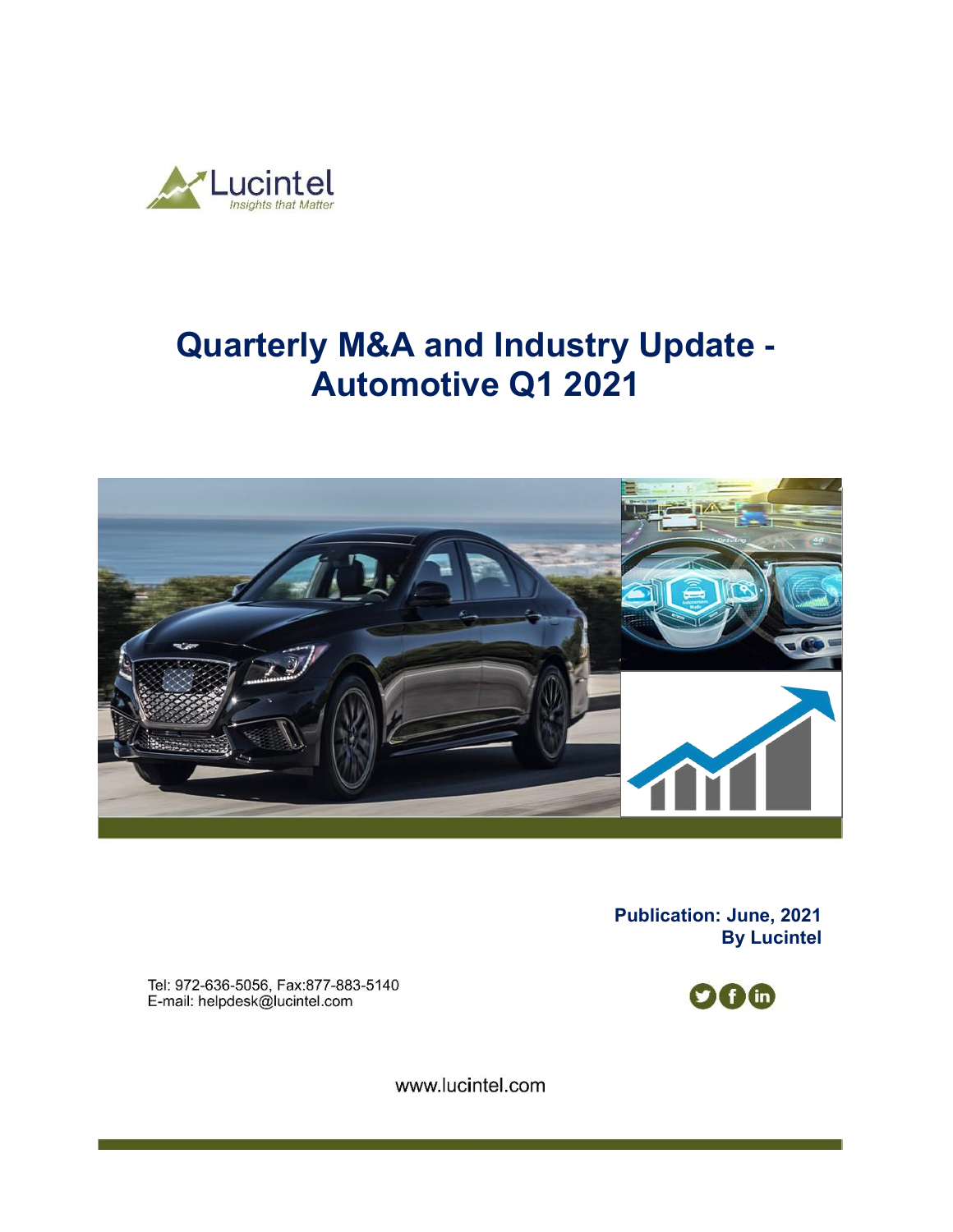

### **Economic Situation Q1 2021**

The global GDP grew by 0.3% in Q1 2021 and the U.S. GDP grew by 2.6% in Q1 2021 as compared to Q4 2020. The global economic output is recovering from the collapse triggered by COVID-19; it will remain below pre-pandemic trends for a prolonged period. Second waves of the COVID-19 have slowed down or even temporarily reversed economic recoveries. The coronavirus is once again taking its toll on economic activity as the second wave prompts new restrictions, but the vaccine news is a game-changer for the outlook over the next two years. Economic recoveries are diverging across countries and sectors, reflecting variation in pandemic-induced disruptions and the extent of policy support. Strong demand for products that support working from home and the release of pent-up demand for durable goods more generally have been key factors behind the global recovery. The strength of the recovery varies across countries, depending on the severity of the health crisis, the extent of domestic disruptions to activity, the exposure to cross-border spillovers, and importantly the effectiveness of policy support to limit persistent damage.



*Note: The above image shows quarter over quarter change in GDP* 

*Source: OECD, Fred Louis, Lucintel*

#### Figure 1: Quarterly GDP Trends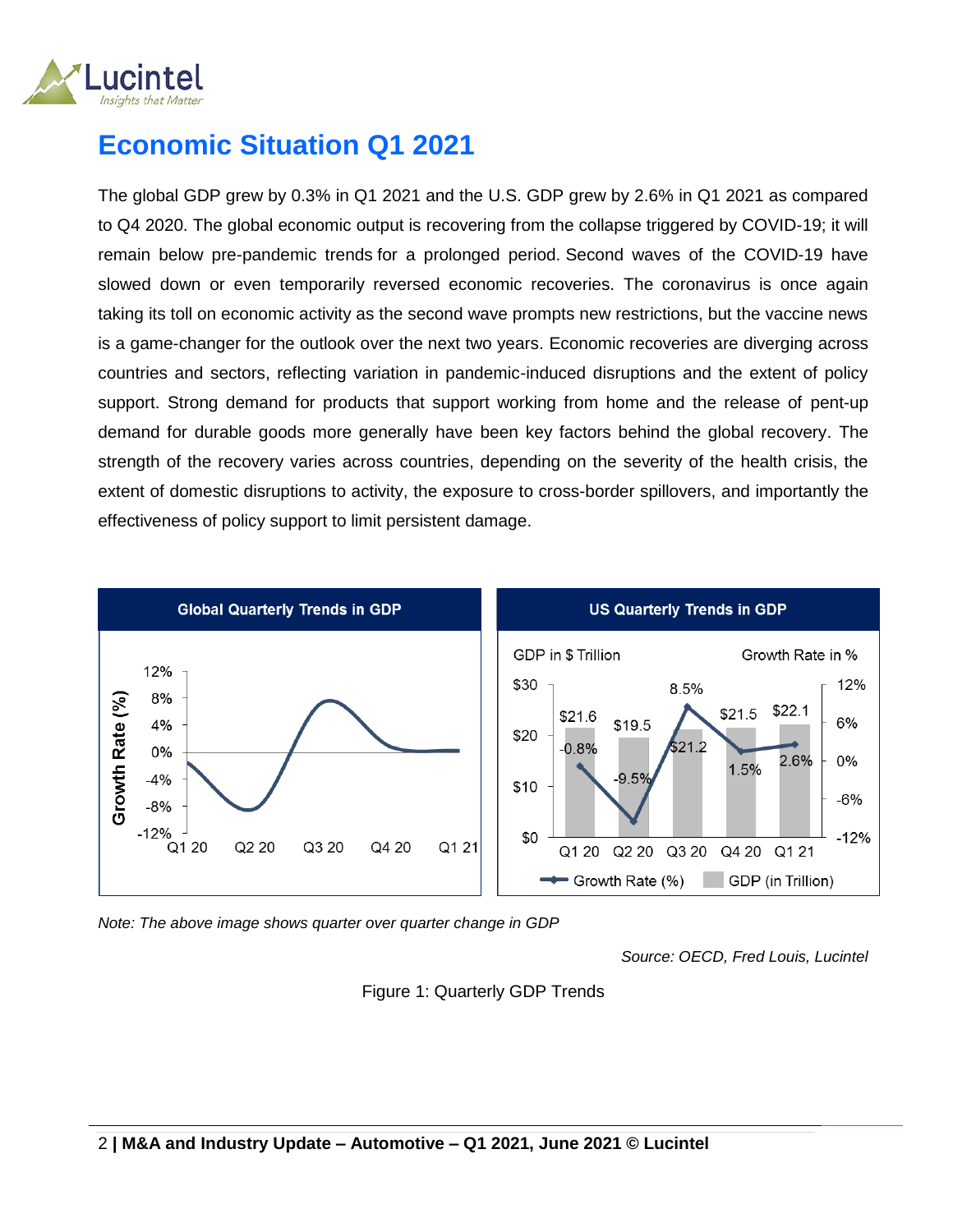

## **Automotive Industry Update – Q1 2021**

The global lightweight vehicle sales declined by 11.6% in Q1 2021 from Q4 2020 and increased by 21.6% when compared to Q1 2020. The global lightweight vehicle sales decreased because of being hit by the Covid-19 second wave, major players have shown decline in quarterly sales. Nissan Motor registered the highest revenue increase of 14% in Q1 of 2021 on quarter-over-quarter basis. The automotive industry is one of the largest end markets, which plays a unique role in bringing together the most scientific and technological advancements globally. The industry players focused on identifying and proactively addressing certain issues such as demand uncertainty, supply chain issues, and worker safety to drive the market growth. The figure below depicts change in demand for light vehicles in the past five quarters (Q1 2020 – Q1 2021).



|                     | <b>Change in Revenue</b> |             |  |
|---------------------|--------------------------|-------------|--|
| <b>Company Name</b> | Q1 21/Q4 20              | Q1 21/Q1 20 |  |
| Volkswagen          | $-12%$                   | 21%         |  |
| <b>BMW</b>          | $-14%$                   | 22%         |  |
| Toyota              | -6%                      | 11%         |  |
| Hyundai             | $-10%$                   | 17%         |  |
| Daimler             | -16%                     | 17%         |  |
| Honda               | $-4\%$                   | 5%          |  |
| Ford                | 1%                       | 6%          |  |
| <b>AUDI</b>         | $-20%$                   | 20%         |  |
| GМ                  | $-13%$                   | $-1\%$      |  |
| Nissan              | 14%                      | 7%          |  |

 *Source: LMC, Lucintel*

Figure 2: Quarterly Change in the Global Light Vehicle Market Demand *Source: Lucintel*

Figure 3: Change in Revenue of Major Automotive OEMs

Asia Pacific held the largest demand of around 38% in the global light vehicle market, followed by ROW, North America, and Europe. On year-over-year basis, all the regions started recovery in Q3 which continued in Q1 of 2021. Asian countries, such as China showed the highest growth in this quarter. China's sales increased by 76% on yearly basis, as shown in the figure below.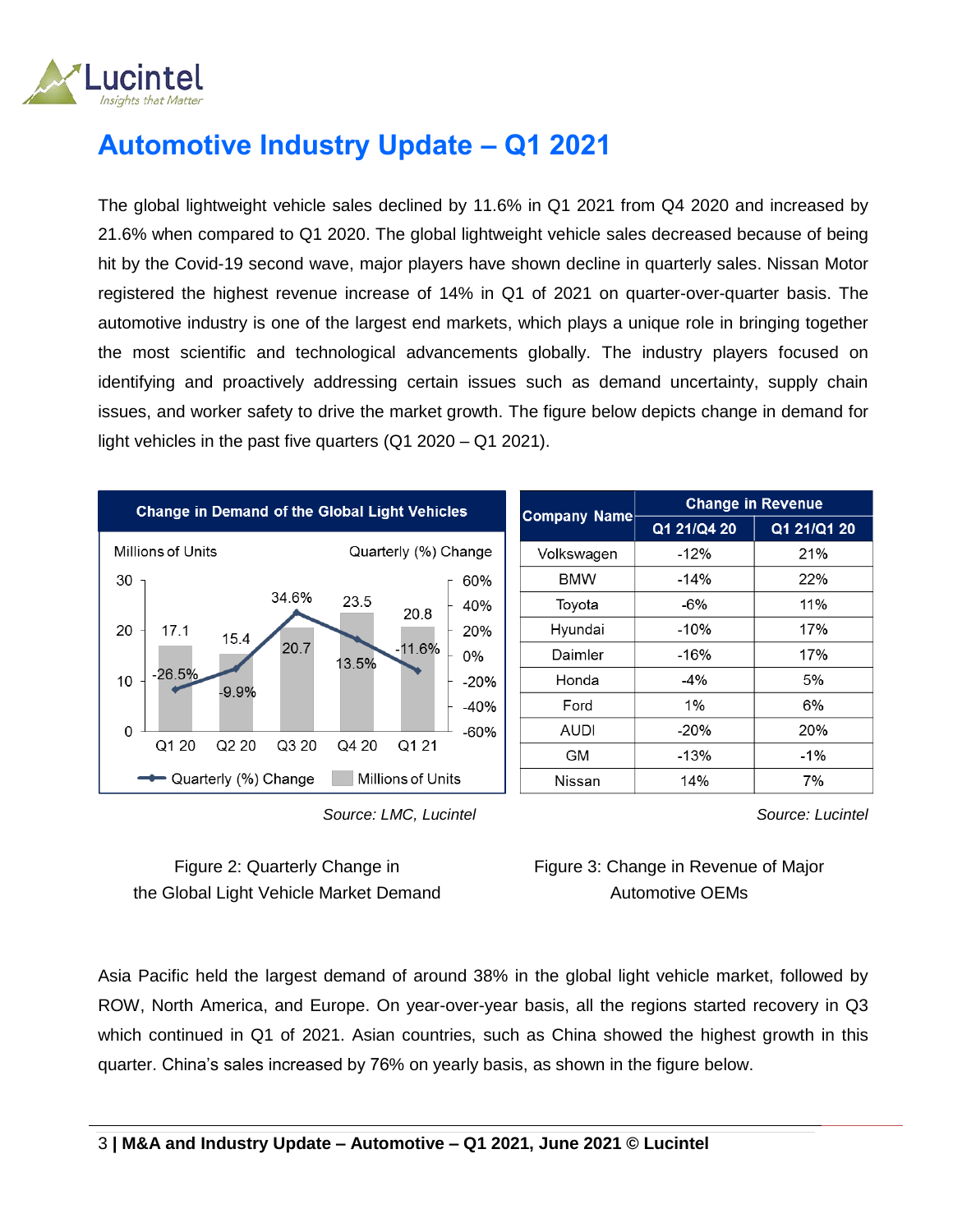



 *Source: LMC, Lucintel*

#### Figure 4: Regional Market Share and Year on Year Change in Global Light Vehicle Demand

### **M&A Update – Q1 2021**

The start of 2021, certainly have COVID and economic headwinds, but M&A anticipate seeing deal activities in Q1 of 2021. The global automotive industry recorded 148 completed M&A deals in the Q1 of 2021, a 4% growth from Q4 of 2020 and 11% growth on yearly basis, i.e., from Q1 of 2020. The total deal value in Q1 of 2021 was \$11.5 billion, which were a 21% growth from Q4 of 2020 and also 55% growth from Q1 of 2020. The increasing number of deals shows positive signs of development in the automotive industry. This trend continued in the beginning of 2021, with M&A deal activity on the rise. Nevertheless, it is expected that the industry will remain affected by COVID-19 until 2023. The majority of players in the automotive industry continue to focus on operational and financial restructuring.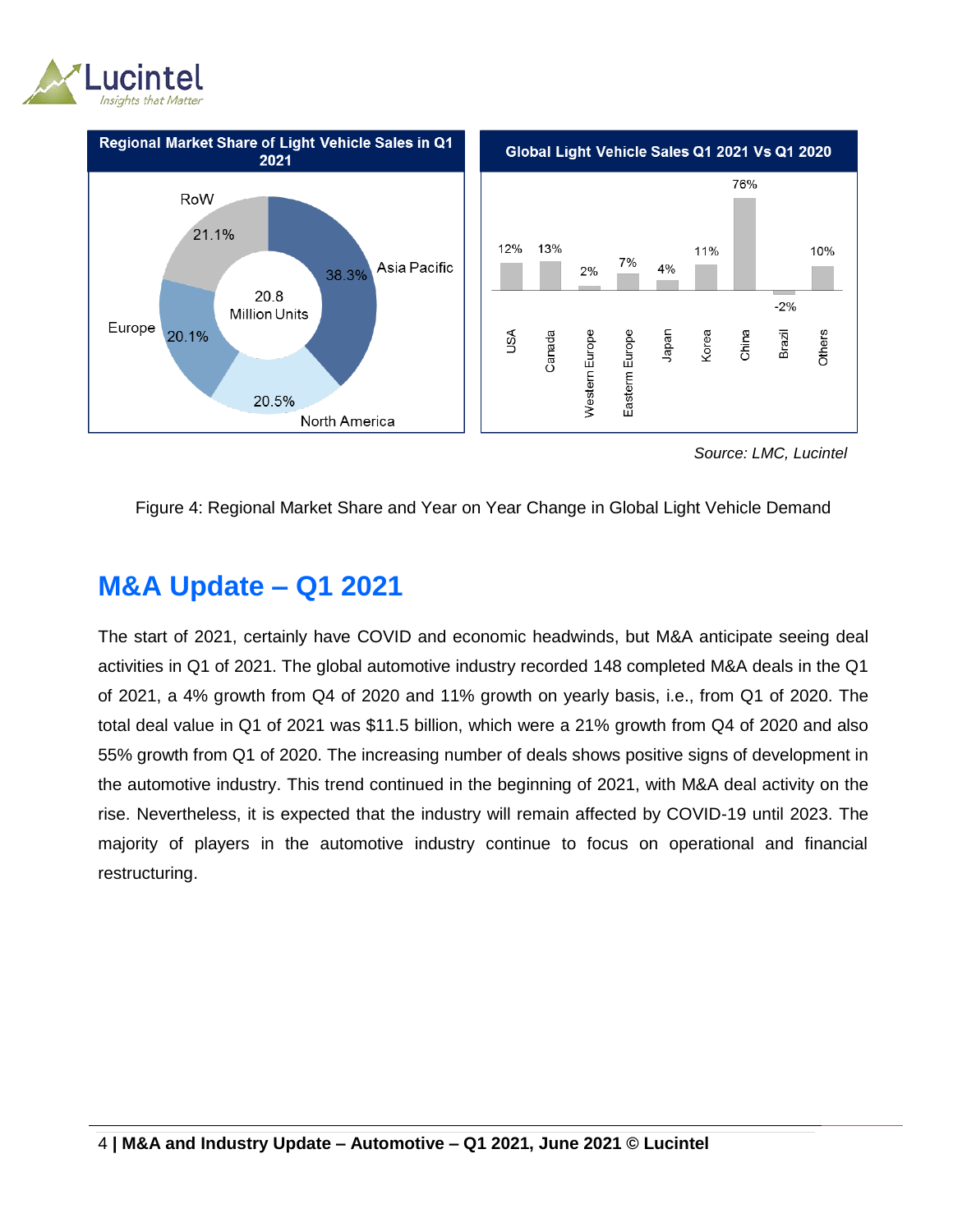



*Note: The above chart includes total completed deals with disclosed and undisclosed values*

*Source: Lucintel*

#### Figure 5: Quarterly M&A Activities in the Global Automotive Market

| <b>M&amp;A Deals</b>    | <b>Quarter over Quarter Change in Merger and Acquisition Activities</b> |                               |       |       |       |  |
|-------------------------|-------------------------------------------------------------------------|-------------------------------|-------|-------|-------|--|
|                         | Q1 20                                                                   | Q <sub>2</sub> 2 <sub>0</sub> | Q3 20 | Q4 20 | Q1 21 |  |
| Deal Value (\$ Billion) | $-44%$                                                                  | $-35%$                        | 109%  | -6%   | 21%   |  |
| No. of Deal             | $-15%$                                                                  | $-24%$                        | 24%   | 14%   | 4%    |  |

#### Table 1: Quarterly Changes in M&A Activities in the Global Automotive Market

#### Table 2: M&A Deals in the Global Automotive Market

| <b>Date</b>       | <b>Target</b><br>Company           | <b>Acquirer</b><br>Company    | Value of<br><b>Deal</b> | <b>Description</b>                                                                                                                                                                                       |
|-------------------|------------------------------------|-------------------------------|-------------------------|----------------------------------------------------------------------------------------------------------------------------------------------------------------------------------------------------------|
| March 25.<br>2021 | Wolfpack<br>Chassis LLC-<br>Assets | Lippert<br>Components<br>Inc. | N/A                     | The acquisition of Wolfpack, Lippert is addressing the<br>continual increase in demand for chassis by adding<br>developments at two of its plants in Indiana.                                            |
| March 23.<br>2021 | Wejo Ltd                           | HELLA GmbH<br>& Co KGaA       | N/A                     | The collaboration aims to develop new data-based<br>business models and further enhance the performance<br>of HELLA's sensor portfolio.                                                                  |
| March 04.<br>2021 | Wayne Auto<br>Salvage Inc          | Aesop Auto<br>Parts LLC       | N/A                     | This acquisition is focusing on the environmentally<br>friendly disposal of salvage vehicles, retaining and<br>developing industry talent and growing capabilities to<br>recycle the cars of the future. |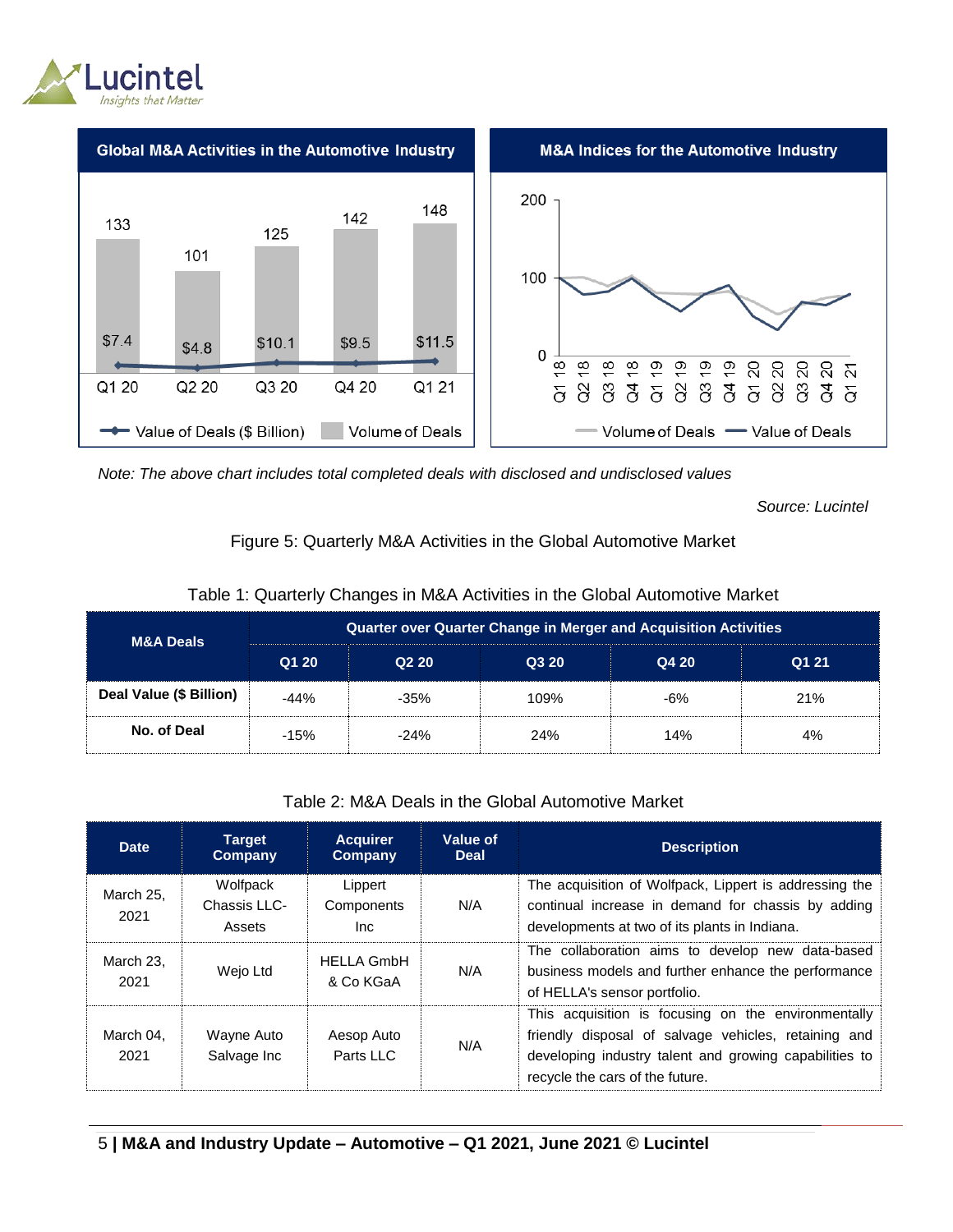

| March 02,<br>2021 | Mando-Hella<br><b>Electronics Corp</b> | Mando Corp                                 | \$0.1 B  | With the complete takeover of MHE, Mando has<br>reinforced its ability to develop and mass-produce<br>automotive electronic components such as control units<br>and sensors, which is an opportunity for Mando to<br>expand its global presence. |
|-------------------|----------------------------------------|--------------------------------------------|----------|--------------------------------------------------------------------------------------------------------------------------------------------------------------------------------------------------------------------------------------------------|
| March 02,<br>2021 | Rinaldi SpA                            | Porsche<br><b>Holding GmbH</b>             | N/A      | This acquisition expands Porsche's regional presence<br>in Italy and takes over a further retail group in<br>Piedmont.                                                                                                                           |
| March 01,<br>2021 | Australian Clutch<br>Services Pty      | <b>GUD Holdings</b><br>Ltd                 | \$24.8 M | GUD Holdings Ltd. acquired the entire share capital of<br>Australian Clutch Services Pty Ltd, an Adelaide-based<br>motor vehicle supplier and parts merchant wholesaler.                                                                         |
| Feb 17,<br>2021   | <b>OSW Equipment</b><br>& Repair LLC   | <b>Federal Signal</b><br>Corp              | \$52.5 M | The acquisition provides considerable opportunity for<br>value<br>creation<br>through<br>long-term<br>operational<br>improvement initiatives, organic growth, and additional<br>acquisitions.                                                    |
| Feb 16,<br>2021   | Shenyang Gas<br><b>Cylinder Safety</b> | Faurecia SA                                | N/A      | Faurecia SA of France acquired an undisclosed<br>majority interest in Shenyang Gas Cylinder Safety<br>Technology Co Ltd, a Shenyang- based manufacturer<br>of automatic environmental controls.                                                  |
| Feb 09,<br>2021   | EcomAutomotive<br>Inc                  | <b>Wheel Group</b><br><b>Holdings LLC</b>  | N/A      | Wheel Group Holdings LLC, a unit of Wynnchurch<br>Capital LP, acquired EcomAutomotive Inc, a Santa<br>Ana-based manufacturer of automobiles which offers<br>gears, tents, truck racks, awnings, and related<br>accessories.                      |
| Feb 02,<br>2021   | Altizon Inc                            | <b>TVS Motor</b><br>(Singapore)<br>Pte Ltd | \$1.0 M  | By this investment, TVSM will further strengthen its<br>partnership with Altizon in continuing their journey of<br>growth and market leadership.                                                                                                 |
| Feb 03,<br>2021   | Autostyling<br>Truckman Grp<br>Ltd     | <b>ARB Corp Ltd</b>                        | \$30.5 M | The acquisition meets ARB's aim of expanding<br>international distribution and aligns with the company's<br>evolving product strategy.                                                                                                           |
| Jan 19,<br>2021   | Uveye Ltd                              | Hyundai Motor<br>Co                        | N/A      | This acquisition enables quick and efficient inspection<br>of vehicles using deep learning and computer vision.                                                                                                                                  |
| Jan 18,<br>2021   | Hewland<br><b>Engineering Ltd</b>      | Hero MotoCorp<br>Ltd                       | N/A      | The acquisition will enable the company to create a<br>competitive single source entity to design and<br>manufacture<br>high-quality<br>transmission<br>products,<br>particularly in the emerging EV segment.                                    |
| Jan 16,<br>2021   | PSA Peugeot-<br>Citroen SA             | Fiat Chrysler<br>Automobiles<br>N.V        | \$23.3 M | The ability of PSA and FCA the combined group<br>resulting from the proposed transaction to launch new<br>products successfully and to maintain vehicle shipment<br>volumes.                                                                     |
| Jan 06,<br>2021   | <b>ECCO Safety</b><br>Group            | Clarience<br>Technologies,<br>LLC          | N/A      | The addition of ESG's leading safety and emergency<br>lighting solutions expands and complements the<br>existing offering of lighting technologies and advanced<br>telematics.                                                                   |